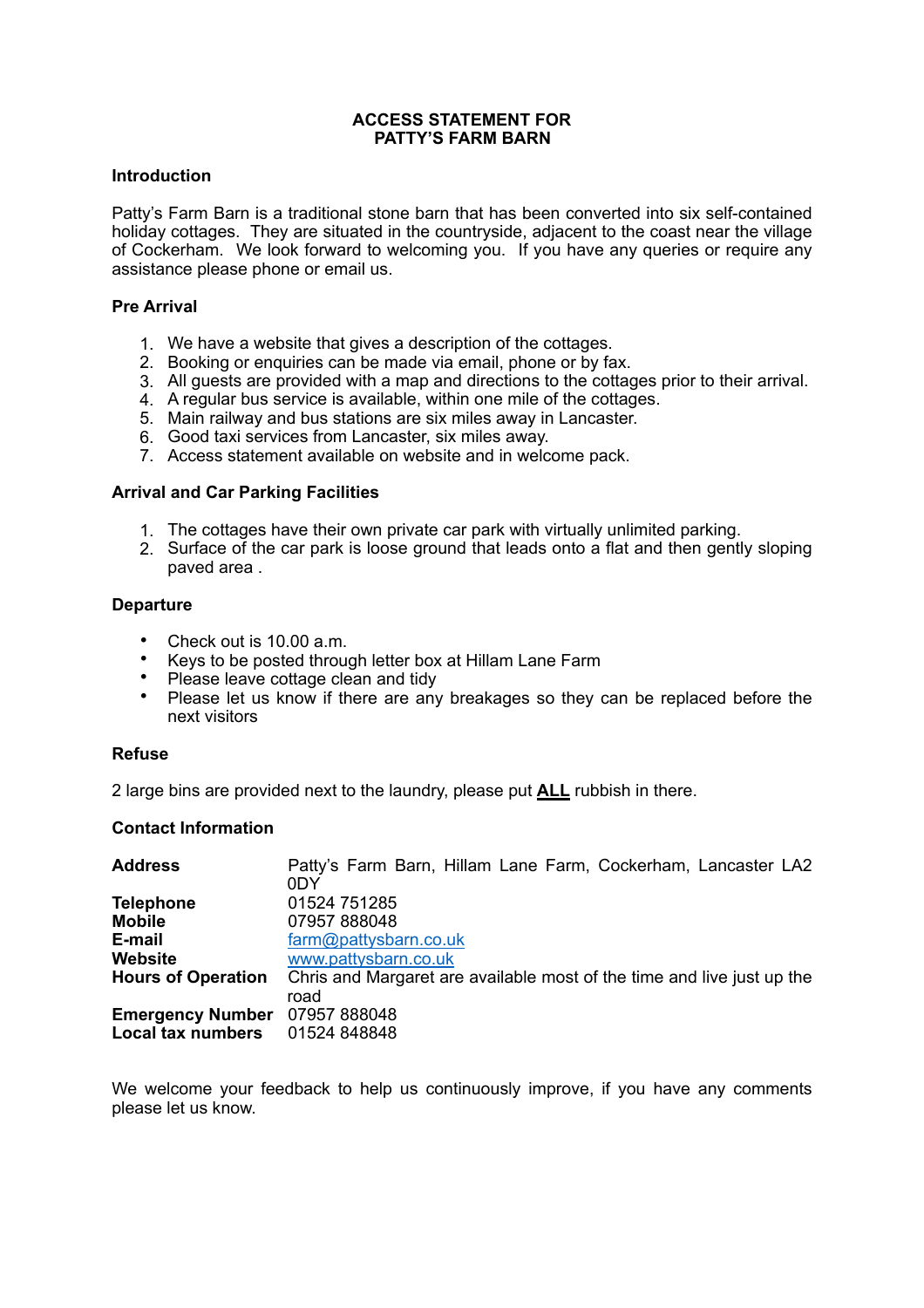This is the furthermost cottage and it is entered by one small step, it also has an enclosed outside seating area which can be exited by one small step which leads to the children's swings on a grass bank with a large park bench to relax on.

There is one small step where the door is 73 cm wide. The hinges are on the right hand side of the door.

Downstairs flooring is all tongue and grooved wood. The high top work surface is 90 cm in height.

Electric cooker and gas hob 4 rings, instructions on all appliances are available and instructions also given on arrival.

Dining table is rectangular in shape with 6 wooden chairs, seat height is 50 cm.

3 seater settee, height of seat is cm 42 plus 2 armchairs. TV and DVD player in left corner of the room with remote controls. Lighting by control light fitting. Under stairs is a storage cupboard that has , ironing board etc.

3 Bedrooms Double bed - one room Twin beds - one room Single bed - one room Bed heights are 53 cm . Upstairs are carpeted

**Bathroom and WC** (en-suite and shared with shower over bath)

Toilet doors 73 cm wide Toilet height 40 cm height Bathroom floor is vinyl

## **Laundry Information**

A laundry is available adjacent to the car park with two front loader washing machines, 1 tumble dryer. Instructions are on the wall and it takes £1 coins. Written instructions are also available. The key is on the main key ring. We have tourist information leaflets in here

## **Additional Information**

The cottages are non-smoking, smoke alarms are fitted and fire blankets provided.

- Mobile reception is good<br>• Wi-fi is also available
- Wi-fi is also available<br>• Play harn is next to la
- Play barn is next to laundry and the key is on the main key ring.
- BBQ area, is at the other side of cobble stone barn, there are plenty of tables and forms to sit on with a large BBQ and it is under cover.
- Black knights parachute centre welcome you to watch the plane and parachutes , they also have a café where you can get hot drinks and food, usually open at weekends.
- Contact Chris on 07957888048 for Carp Fishing<br>• Contact Raul on 07866046085 for Rike Hire
- Contact Paul on 07866046085 for Bike Hire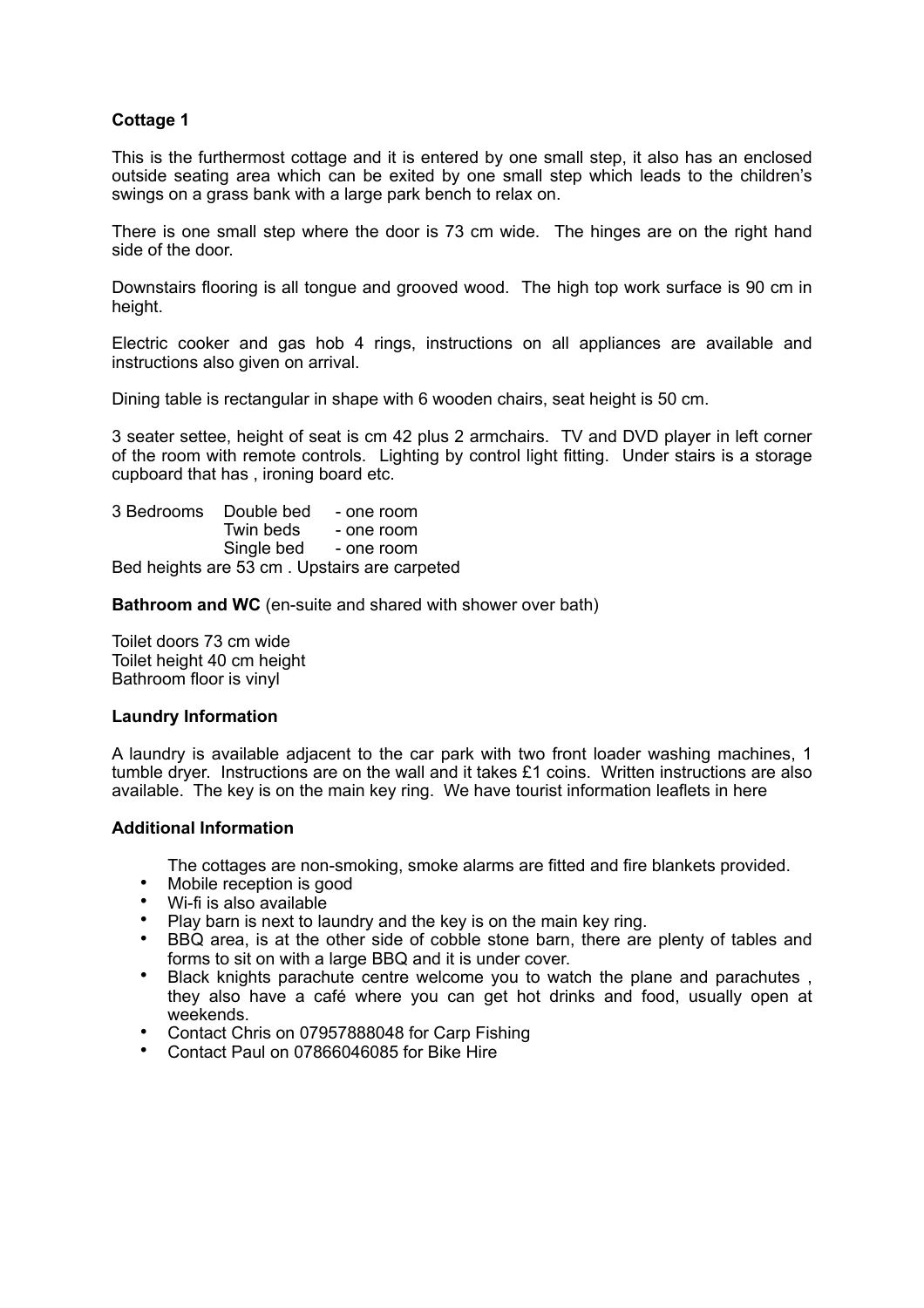Cottage 2 is entered by one small step 14 cm high into a carpeted hallway with a door on the left leading into the main living area which has a tongue and grooved wooden floor leading into the open plan kitchen area.

Work surface height is 90 cm, electric cooker and gas hob, 4 rings.

Dining table is rectangular in shape with wooden chairs, 50 cm seat height. Settee height is 42 cm.

TV and Video work by remote control. Hallway has one small step 17 cm high before ascending the stairs, steps all carpeted.

3 Bedrooms 1 en-suite, double bed height 53 cm, free space either side of bed 1 twin room, bed height 53 cm, distance between bed 60 cm 1 single room, bed height 53 cm

Lighting is from main central light also bedside lamps in all rooms.

## **Bathroom and WC**

Toilet door width 74 cm wide Toilet height 40 cm height No storage under both

## **Laundry Information**

A laundry is available adjacent to the car park with two front loader washing machines, 1 tumble dryer. Instructions are on the wall and it takes £1 coins. Written instructions are also available. The key is on the main key ring. We have tourist information leaflets in here.

- The cottages are non-smoking, smoke alarms are fitted and fire blankets provided<br>• Mobile recention is good
- Mobile reception is good
- Wi-fi is also available
- Play barn is next to laundry and the key is on the main key ring.
- BBQ area, is at the other side of cobble stone barn, there are plenty of tables and forms to sit on with a large BBQ and it is under cover.
- Black knights parachute centre welcome you to watch the plane and parachutes they also have a café where you can get hot drinks and food, usually open at weekends.
- Contact Chris on 07957888048 for Carp Fishing
- Contact Paul on 07866046085 for Bike Hire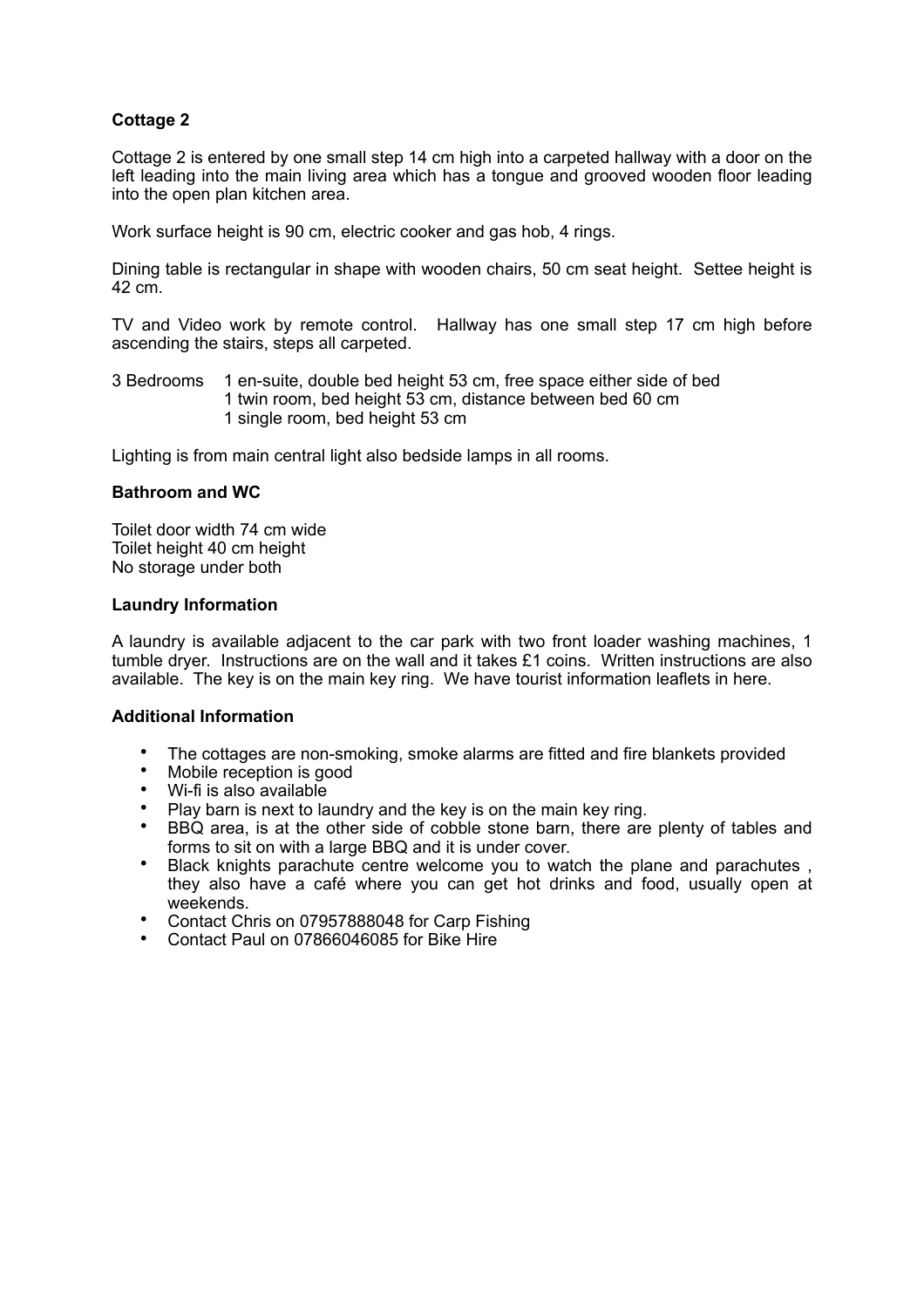Cottage 3 is accessed by a door 80 cm high leading into vinyl floored hallway then onto a carpeted staircase leading into a very large carpeted single room with kitchen, living area and bed.

Kitchen worktop is 90 cm high, oven is electric with 4 gas hob rings, appliances have instructions or instructions are given to you on arrival.

Bed height is 53 cm.

TV and Video work by remote control. Hallway has one small step 17 cm high before ascending the stairs, steps all carpeted.

Exited by a 74cm fire door onto a carpeted landing and into the bathroom through a 74 cm door – vinyl floor, shower is above bath with non slip mat provided both heights 61 cm. No storage under bath.

## **Laundry Information**

A laundry is available adjacent to the car park with two front loader washing machines, 1 tumble dryer. Instructions are on the wall and it takes £1 coins. Written instructions are also available. The key is on the main key ring. We have tourist information leaflets in here.

- The cottages are non-smoking, smoke alarms are fitted and fire blankets provided<br>• Mobile recention is good
- Mobile reception is good<br>• Wi fi is also available
- Wi-fi is also available
- Play barn is next to laundry and the key is on the main key ring.<br>• BBO area, is at the other side of cobble stope harn, there are
- BBQ area, is at the other side of cobble stone barn, there are plenty of tables and forms to sit on with a large BBQ and it is under cover.
- Black knights parachute centre welcome you to watch the plane and parachutes , they also have a café where you can get hot drinks and food, usually open at weekends.
- Contact Chris on 07957888048 for Carp Fishing
- Contact Paul on 07866046085 for Bike Hire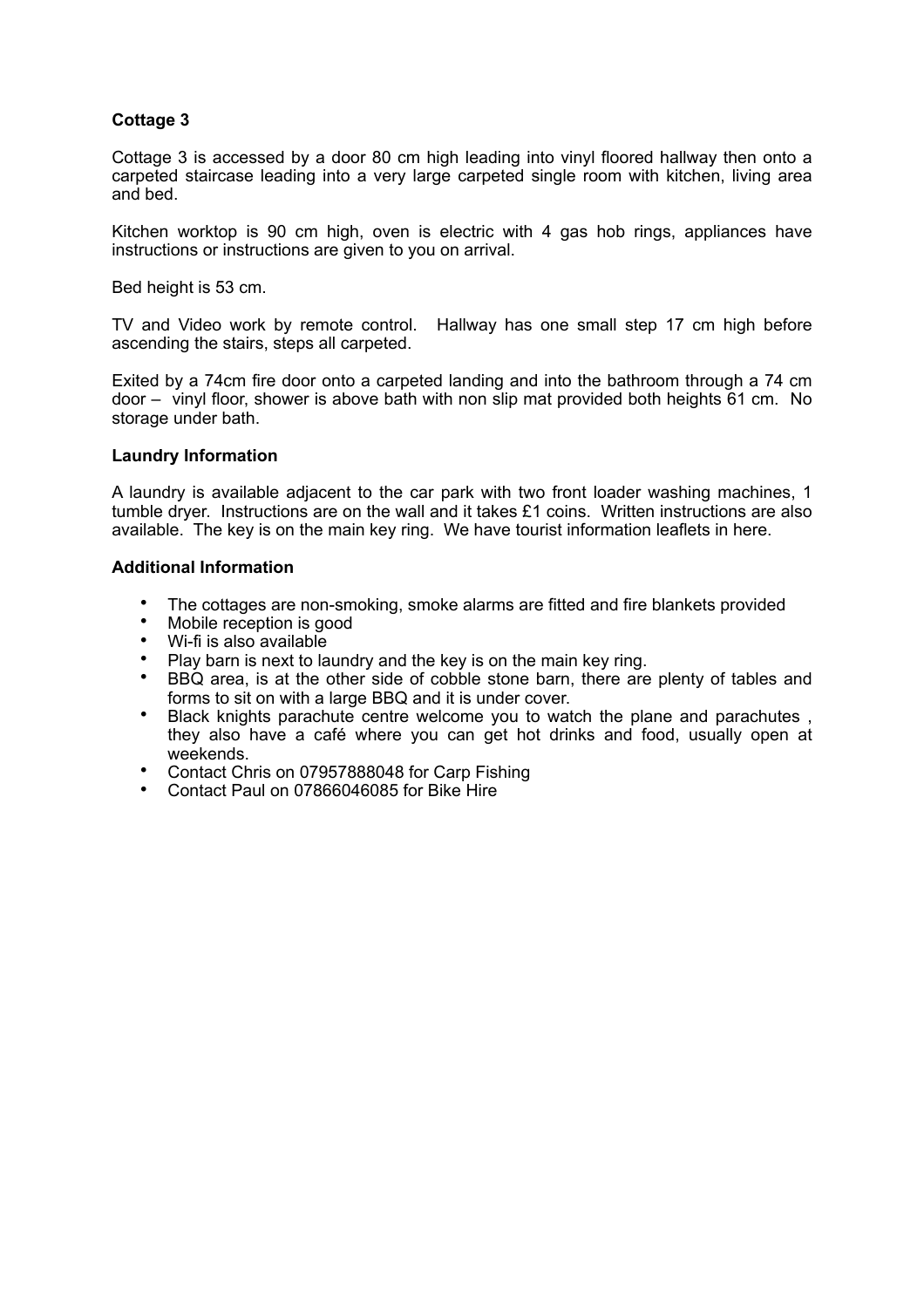Cottage 4 is accessed by two 14 cm stone steps through on to 85 cm door leading into a carpeted dining and living area with a 3 seater settee. Sitting height 42 cm and armchair sitting 42 cm. TV with remote control is in the front right hand corner.

A dining table for 4 people, height 76 cm, with 4 wooden chairs, 50 cm seat height is on the left hand side on entry.

The kitchen area has a vinyl floor surface and the work top height is 90 cm. Cooker is electric with 4 gas hobs, instruction on all appliances is available or instructions are given on arrival.

## **Bedrooms**

On entry on the left hand side is a 74 cm door leading into a carpeted double bedroom, bed height 53 cm. On right of the living area is another door, width 74 cm, leading into a twin bedroom, bed height 53 cm and gap between beds 90 cm. Lighting is from main central bulb for both bedrooms and also bedside lamps in all rooms, main natural light is from windows.

## **Bathroom and WC**

The bathroom and WC are accessed from the main living area, directly in front of you by a 74 cm door. Separate bath unit, bath height is 61 cm; shower unit is next to it with a small 12 cm step into it. Toilet height is 40 cm, well lit with natural light and bright colours. Floor surface is vinyl. No storage under bath, small storage under sink.

## **Laundry Information**

A laundry is available adjacent to the car park with two front loader washing machines, 1 tumble dryer. Instructions are on the wall and it takes £1 coins. Written instructions are also available. The key is on the main key ring. We have tourist information leaflets in here.

- The cottages are non-smoking, smoke alarms are fitted and fire blankets provided.
- Mobile reception is good
- Wi-fi is also available
- Play barn is next to laundry and the key is on the main key ring.<br>• BBO area, is at the other side of cobble stone harp, there are
- BBQ area, is at the other side of cobble stone barn, there are plenty of tables and forms to sit on with a large BBQ and it is under cover.
- Black knights parachute centre welcome you to watch the plane and parachutes , they also have a café where you can get hot drinks and food, usually open at weekends.
- Contact Chris on 07957888048 for Carp Fishing
- Contact Paul on 07866046085 for Bike Hire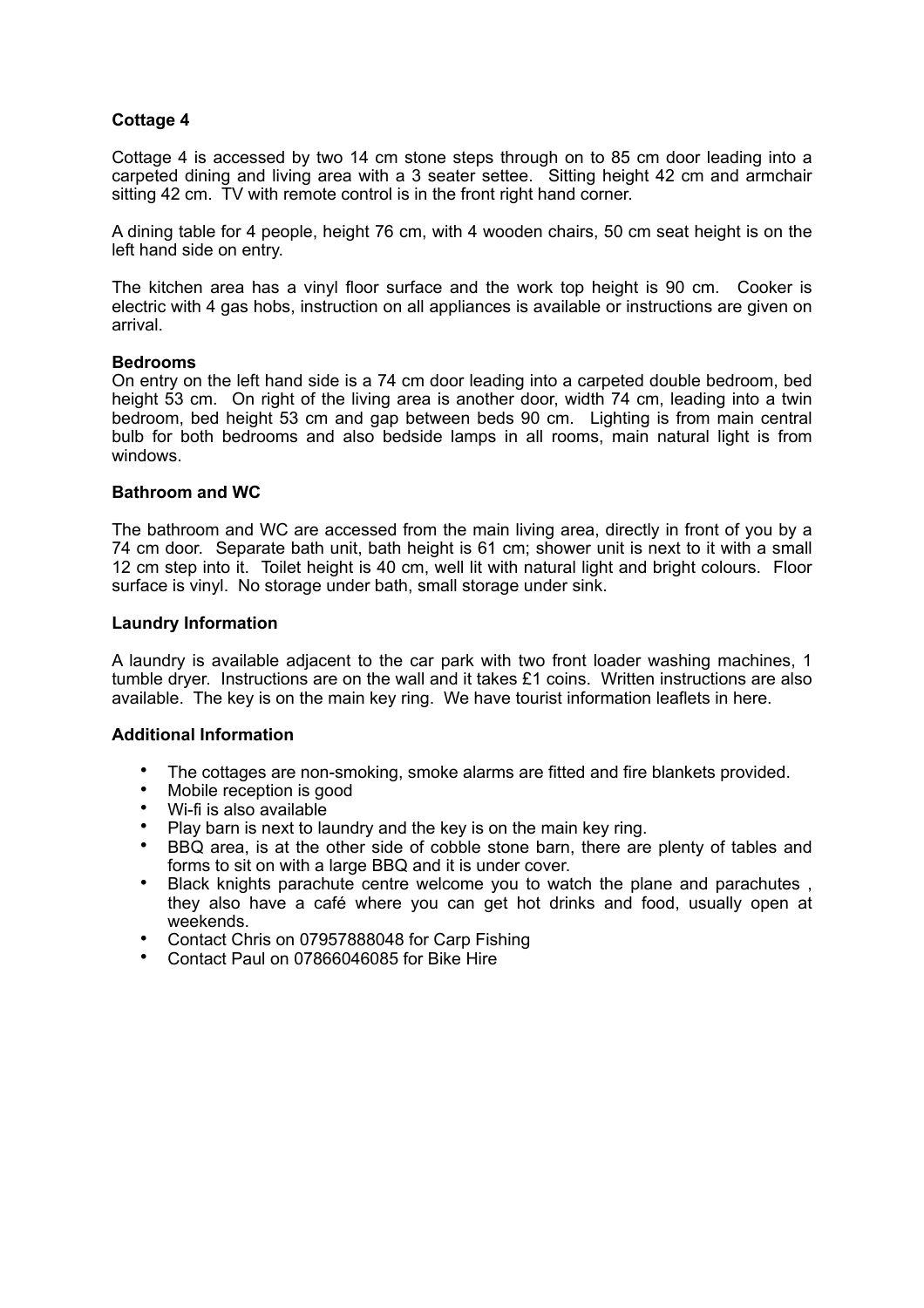Cottage 5 is entered by a door 73 cm wide leading into a carpeted hallway, a door 74 cm wide. On the left leads into a large living/dining area with a tongue and grooved wooden floor. 3 seater settee, seat height 42 cm and 2 armchairs, seat height 42 cm.

Work surface height is 90 cm, gas cooker and gas hob, 4 rings. Instructions on all appliances are given and instruction books are available.

Dining table for 8 people 8 chairs, 50 cm seat height.

2<sup>nd</sup> floor is accessed by carpeted stairs

- 1 double bed height 53 cm
- 1 twin en-suite, bed height 53 cm. En suite with vinyl floor, bath height 52 cm
- 1 single bed, bed height 53 cm

Also on landing, bathroom with door 74 cm wide, bath height 52 cm, shower over bath , toilet height 40 cm

**3<sup>rd</sup> floor** is accessed by carpeted stairs

1 twin bedroom ,bed height 53 cm, en suite with shower,non slip linoleum floor and small 15 cm step

1 single bedroom ,bed height 53 cm,with en suite bath ,vinyl flooring, height 61 cm

Both bedrooms have ample light with extra light through Velux windows with black out blinds.

## **Laundry Information**

A laundry is available adjacent to the car park with two front loader washing machines, 1 tumble dryer. Instructions are on the wall and it takes £1 coins. Written instructions are also available. The key is on the main key ring. We have tourist information leaflets in here.

- The cottages are non-smoking, smoke alarms are fitted and fire blankets provided.
- Mobile reception is good<br>• Wi fi is also available
- Wi-fi is also available
- Play barn is next to laundry and the key is on the main key ring.
- BBQ area, is at the other side of cobble stone barn, there is plenty of tables and forms to sit on with a large BBQ and it is under cover.
- Black knights parachute centre welcome you to watch the plane and parachutes , they also have a café where you can get hot drinks and food, usually open at weekends.
- Contact Chris on 07957888048 for Carp Fishing
- Contact Paul on 07866046085 for Bike Hire